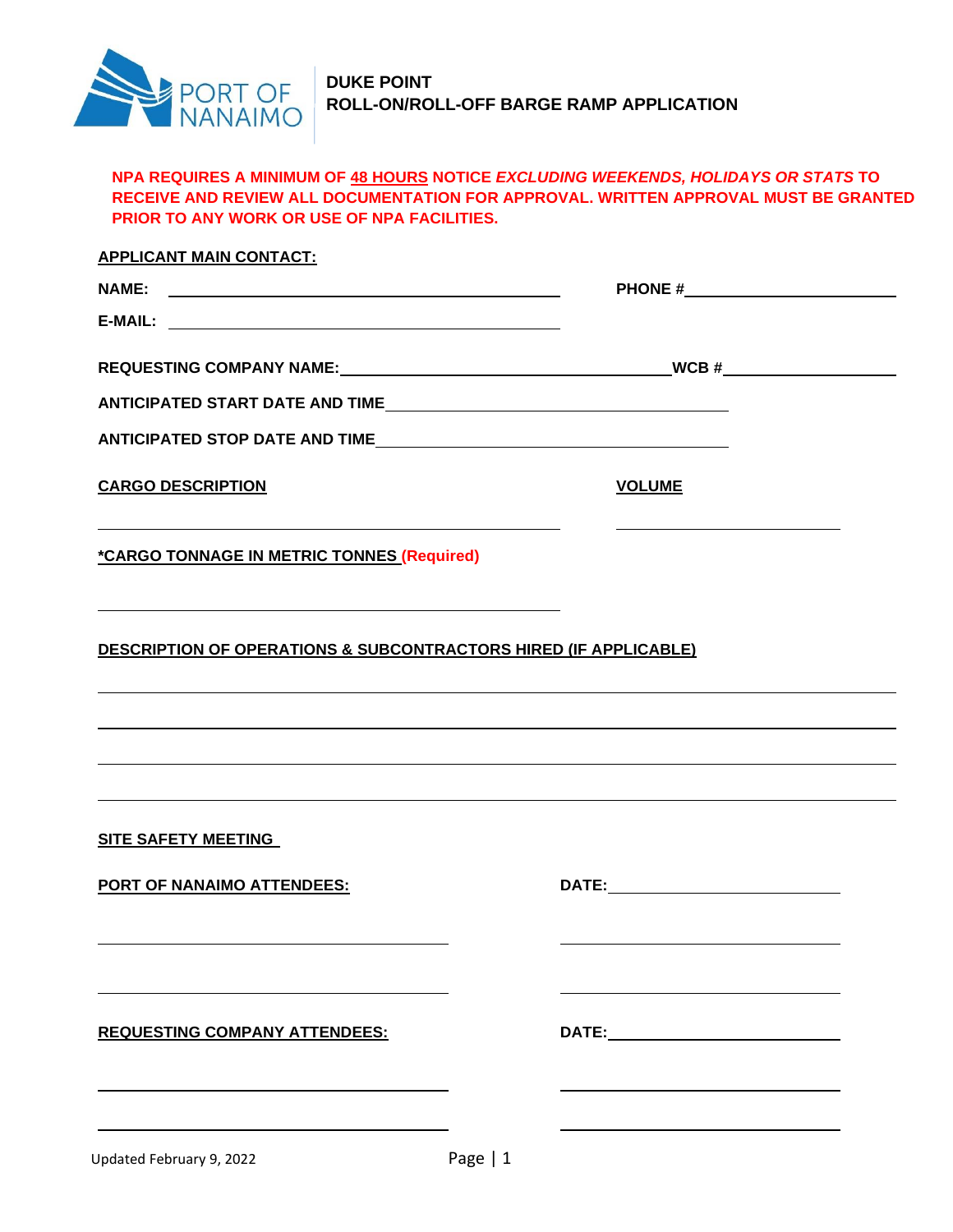

### **TUG/BARGE COMPANY PARTICULARS:**

### **RADIO COMMUNICATION MUST BE MADE WITH THE BARGE RAMP OPERATORS PRIOR TO BERTHING AT DUKE POINT BARGE RAMP. RAMP FACILITY WILL STANDBY ON VHF 18A.**

| <b>TUG/BARGE PARTICULARS:</b>        |                           |                          |                                  |
|--------------------------------------|---------------------------|--------------------------|----------------------------------|
|                                      |                           |                          |                                  |
|                                      |                           |                          |                                  |
| <b>BARGE SPECIFICS:</b>              | (FOR BARGE RAMP USE ONLY) |                          |                                  |
| <b>Minimum Allowance</b>             | <b>Visiting Vessel</b>    | <b>Maximum Allowance</b> |                                  |
| 51M                                  |                           | 87.2M                    | Length                           |
| 14.5M                                |                           | 23.2M                    | <b>Breadth</b>                   |
| 3.3M                                 |                           | 5.5M                     | Depth                            |
| 1.5M                                 |                           | 1.5M                     | Min Freeboard                    |
| 3.3M                                 |                           | 4.5M                     | Max Freeboard                    |
| 2,000T                               |                           | 8,000T                   | Loaded Displacement ____________ |
| Is the barge in Class?               |                           | <b>YES</b>               | <b>NO</b>                        |
| If yes - what Classification Society |                           |                          |                                  |
|                                      |                           |                          |                                  |

\*Note: Approach velocity of vessels of 0.1 meters/second Barge Ramp Max Capacity of 100 metric tonnes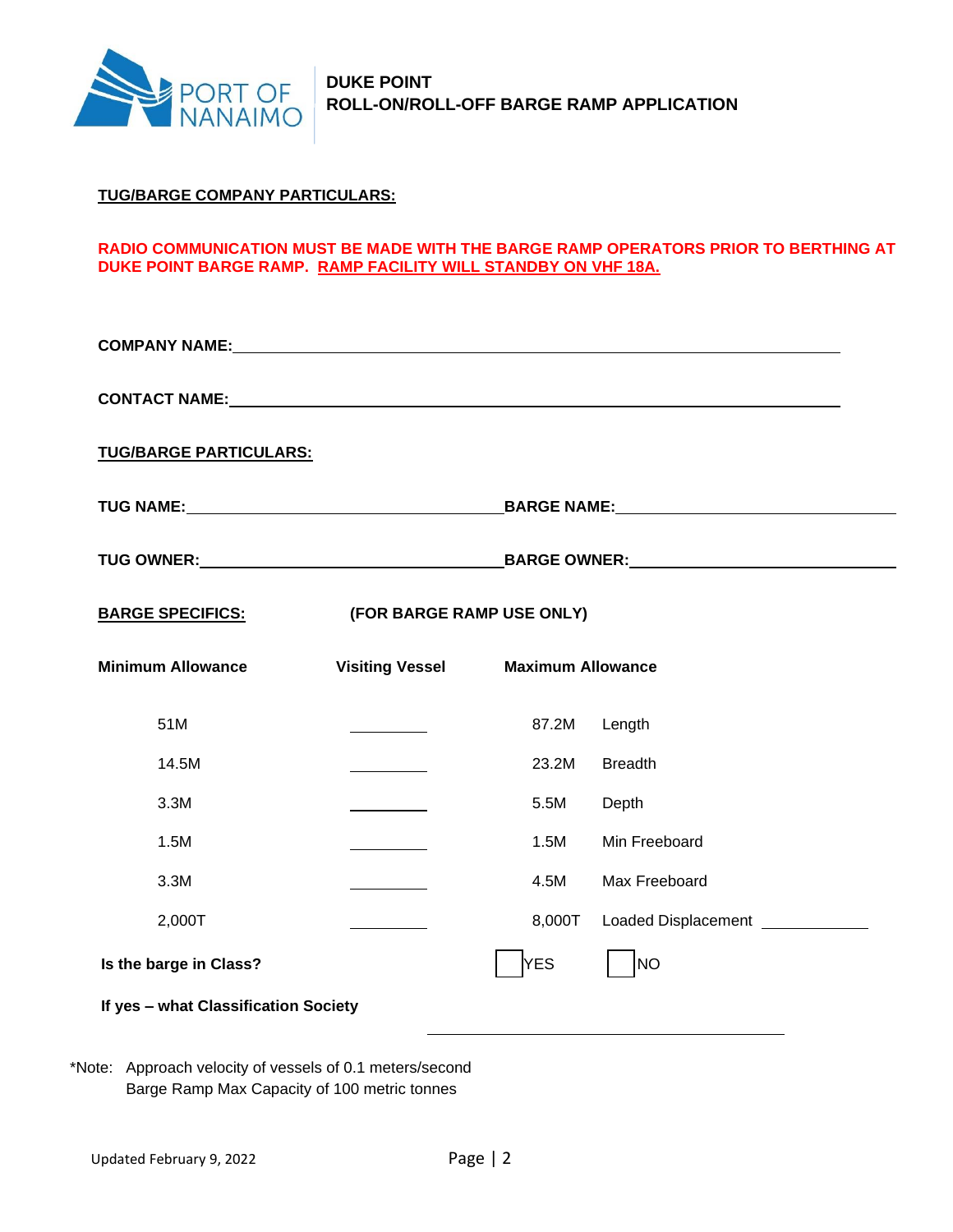

### **REQUESTING COMPANY ACKNOWLEDGES RECEIPT OF THE FOLLOWING PORT OF NANAIMO DOCUMENTS & WILL COMPLY WITH ALL REQUIREMENTS**

|   | Initial                                                                                                                                              |
|---|------------------------------------------------------------------------------------------------------------------------------------------------------|
| ٠ | <b>Rules &amp; Regulations for Marine Terminals</b><br>https://npa.ca/harbour-operations/policies-procedures/rules-regulations-for-marine-terminals/ |
|   | Read & Understood                                                                                                                                    |
|   | <b>Tariff for Marine Operations</b><br>https://npa.ca/harbour-operations/fees-tariffs-permits-schedule/handling-rates-tariffs/                       |
|   | Read & Understood                                                                                                                                    |
|   | Emergency Contact List for Land &<br>Marine Response (Attachment)                                                                                    |
|   | <b>REQUESTING COMPANY SUPPLIES TO PORT OF NANAIMO</b>                                                                                                |

# Initial • Environmental Emergency Response Plan • Emergency Contact List • Cargo Manifest (Please Include MSDS where applicable) • Operations Plan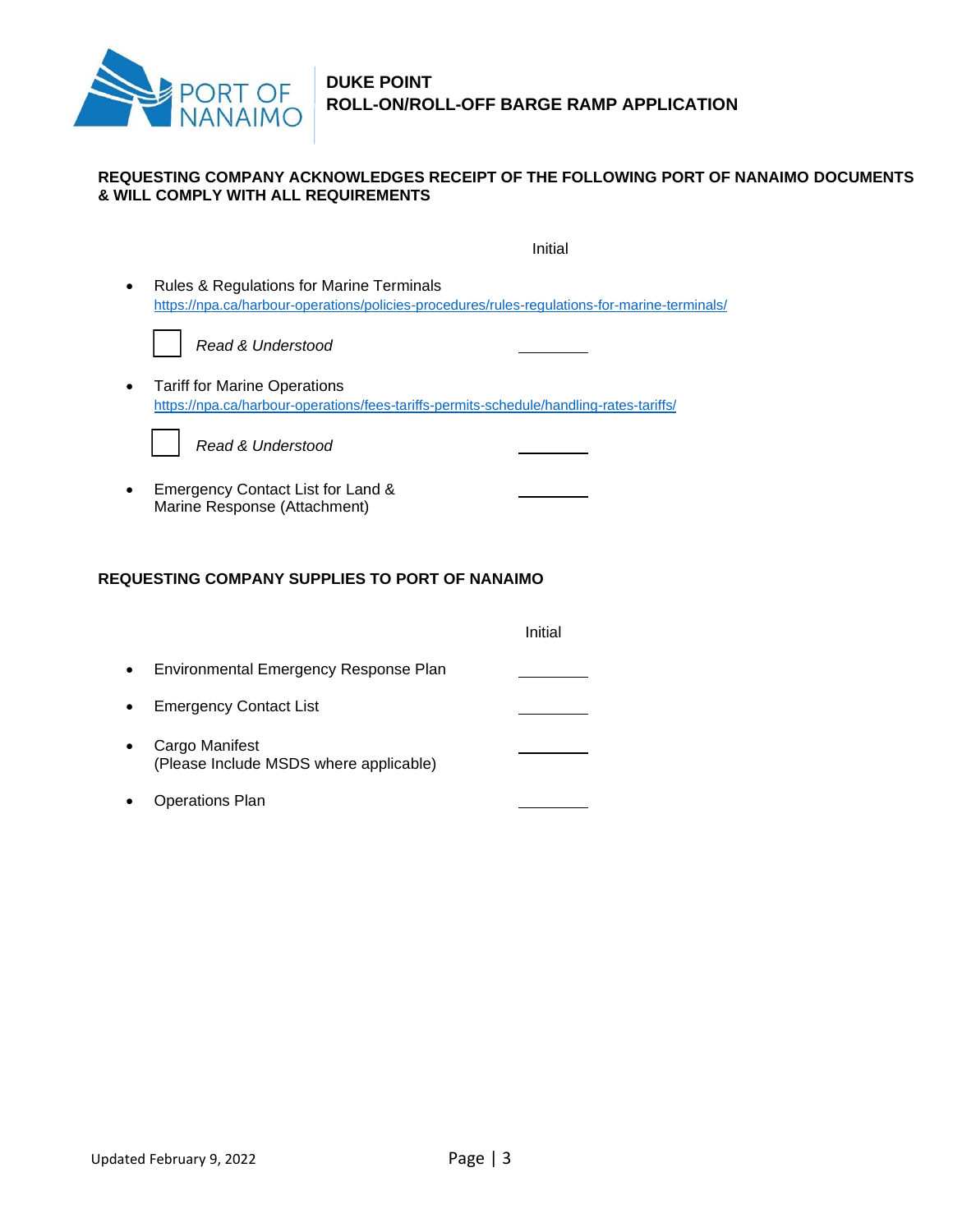

| <b>GENERAL OPERATIONS</b> | <b>Company Initial</b>                                                                                                                             |                                                                                                                                                                                                                                                      |  |
|---------------------------|----------------------------------------------------------------------------------------------------------------------------------------------------|------------------------------------------------------------------------------------------------------------------------------------------------------------------------------------------------------------------------------------------------------|--|
|                           |                                                                                                                                                    | **On arrival 10 feet of clean deck space is required on incoming<br>barges for ramp placement.                                                                                                                                                       |  |
|                           |                                                                                                                                                    | Comply with Harbour Master's Requirements as follows:                                                                                                                                                                                                |  |
|                           | a)                                                                                                                                                 | Barge specifications to be approved by Harbour Master's Office.                                                                                                                                                                                      |  |
|                           | b)                                                                                                                                                 | In the moored final position, the barges shall rest against the float and<br>Have ramp deck pass full surface area on barge deck.                                                                                                                    |  |
|                           | c)                                                                                                                                                 | Barge to provide a minimum of two head and two springs, under even tension.                                                                                                                                                                          |  |
|                           | d)                                                                                                                                                 | In some circumstances a tug or tugs may be required to stand by the barge.<br>The tug(s) must be of sufficient bollard pull to hold the barge in place in the<br>expected weather conditions.                                                        |  |
|                           | e)                                                                                                                                                 | Nothing in these procedures relieves the requesting company from obligations<br>for safety or from following additional precautions as would be required by the<br>normal practice of seamen.                                                        |  |
|                           | f)                                                                                                                                                 | These procedures are to be considered the minimum requirements.                                                                                                                                                                                      |  |
|                           |                                                                                                                                                    | Comply with posted signage at all times.                                                                                                                                                                                                             |  |
| $\bullet$                 | Truck & all other equipment will be secured & materials<br>properly contained while transiting Port property,<br>including ramp structure & lands. |                                                                                                                                                                                                                                                      |  |
|                           | All personnel on barge & land will wear PPE as required                                                                                            |                                                                                                                                                                                                                                                      |  |
| $\bullet$                 | Life vest over the water, steel toed boots, Hi Vis vest &<br>hard hat at all times while on the property.                                          |                                                                                                                                                                                                                                                      |  |
|                           |                                                                                                                                                    | Confirm Spill Kits on site and readily available.                                                                                                                                                                                                    |  |
|                           |                                                                                                                                                    | Company supplies properly certified operators &<br>Contractors.                                                                                                                                                                                      |  |
|                           |                                                                                                                                                    | Barge rake(s) will remain level at all times during operations.<br>Fore and aft maximum barge ramp upright position 5° and maximum<br>down position 10° from level.<br>Excessive barge list may cause serious personal injury or damage to facility. |  |

For further clarification consult with Barge Ramp Operators.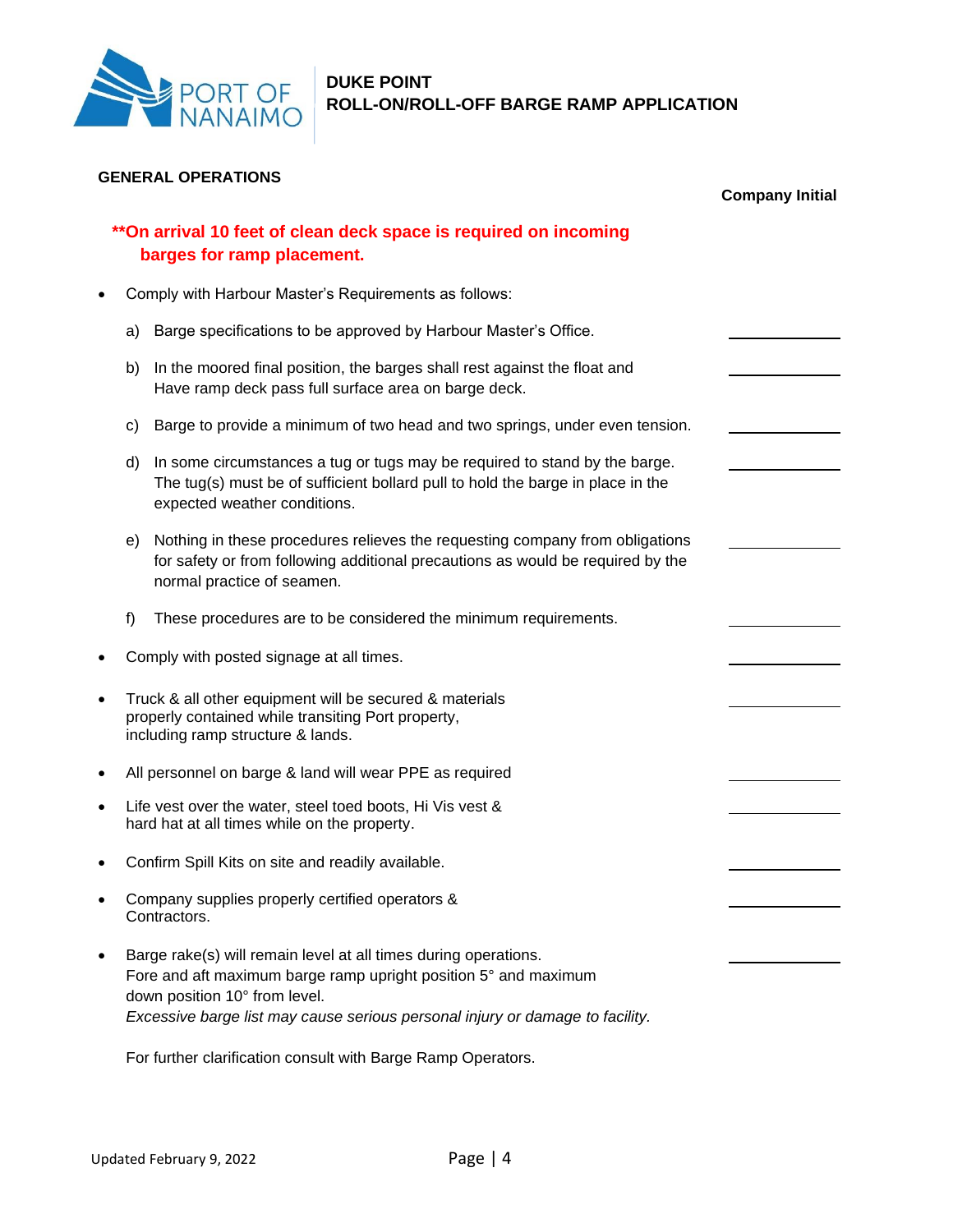

### **GENERAL OPERATIONS Cont'd**

|           |                                                                                                                                                                                                           | <b>Company Initial</b> |
|-----------|-----------------------------------------------------------------------------------------------------------------------------------------------------------------------------------------------------------|------------------------|
| $\bullet$ | Emergency supplies container supplied by Port of Nanaimo onsite<br>contains spill kit, containment boom, spare lines & digital level.<br>Consult Barge Ramp Operators prior to use.                       |                        |
| $\bullet$ | Vehicles transiting the barge ramp will do so one vehicle at a time,<br>ensuring vehicle is centred on the ramp and apron structures.                                                                     |                        |
| $\bullet$ | Any vehicle loaded or otherwise exceeding standard highway permissible<br>weights (including permitted) will consult with Port of Nanaimo prior to facility<br>use, including marine and road structures. |                        |
|           | *Note:                                                                                                                                                                                                    |                        |
| $\bullet$ | Port of Nanaimo supplied Barge Ramp Operators are radio licensed<br>for tug/barge communications.                                                                                                         |                        |
| $\bullet$ | Port of Nanaimo supplied Barge Ramp Operators to handle lines and<br>ramp functions.                                                                                                                      |                        |

*Note: Any concerns with respect to lines or ramp integrity, please contact the Primary Barge Ramp Operator, if absent, Secondary Barge Ramp Operator as per the attached Port of Nanaimo contact list.*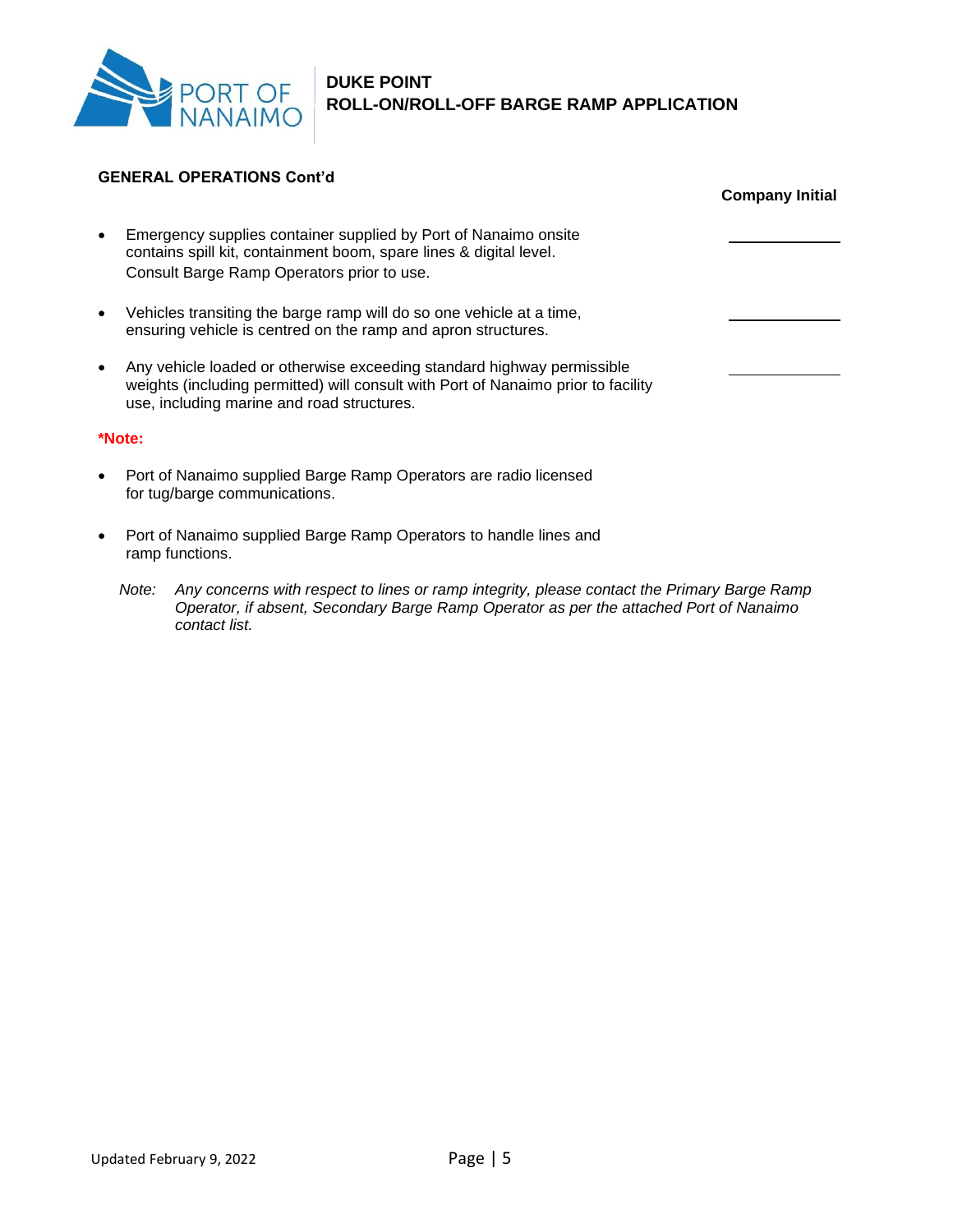

# **DUKE POINT ROLL-ON/ROLL-OFF BARGE RAMP APPLICATION**

**By signing this Barge Ramp Application form the authorized signatory is agreeing to any and all charges including costs, expenses or fees arising due to non-compliance of the terms of use, by the applicant or their sub-contractor(s).**

### **APPLICANT AUTHORIZED SIGNATORY**

| TITLE<br>the contract of the contract of the contract of the contract of the contract of the contract of the contract of |
|--------------------------------------------------------------------------------------------------------------------------|
|                                                                                                                          |
| PHONE NUMBER                                                                                                             |
| SIGNATURE                                                                                                                |

| Distribution List (For Internal Use)                           |  |
|----------------------------------------------------------------|--|
| Captain Satinder Singh, VP, Marine Operations & Harbour Master |  |
| Deputy Harbour Master - Rod Grounds                            |  |
| Marine Operations - Dan Vircik                                 |  |
| Port of Nanaimo Management - Caroline Read & Douglas Wood      |  |
| Internal Billing - Jennifer Armitage                           |  |
| Ramp Operators - Roy Burns & Knut Leine                        |  |
|                                                                |  |

REVIEWED BY:

| Captain Satinder Singh | Initial |
|------------------------|---------|
| Douglas Wood           | Initial |

**NPA AUTHORIZED SIGNATORY**